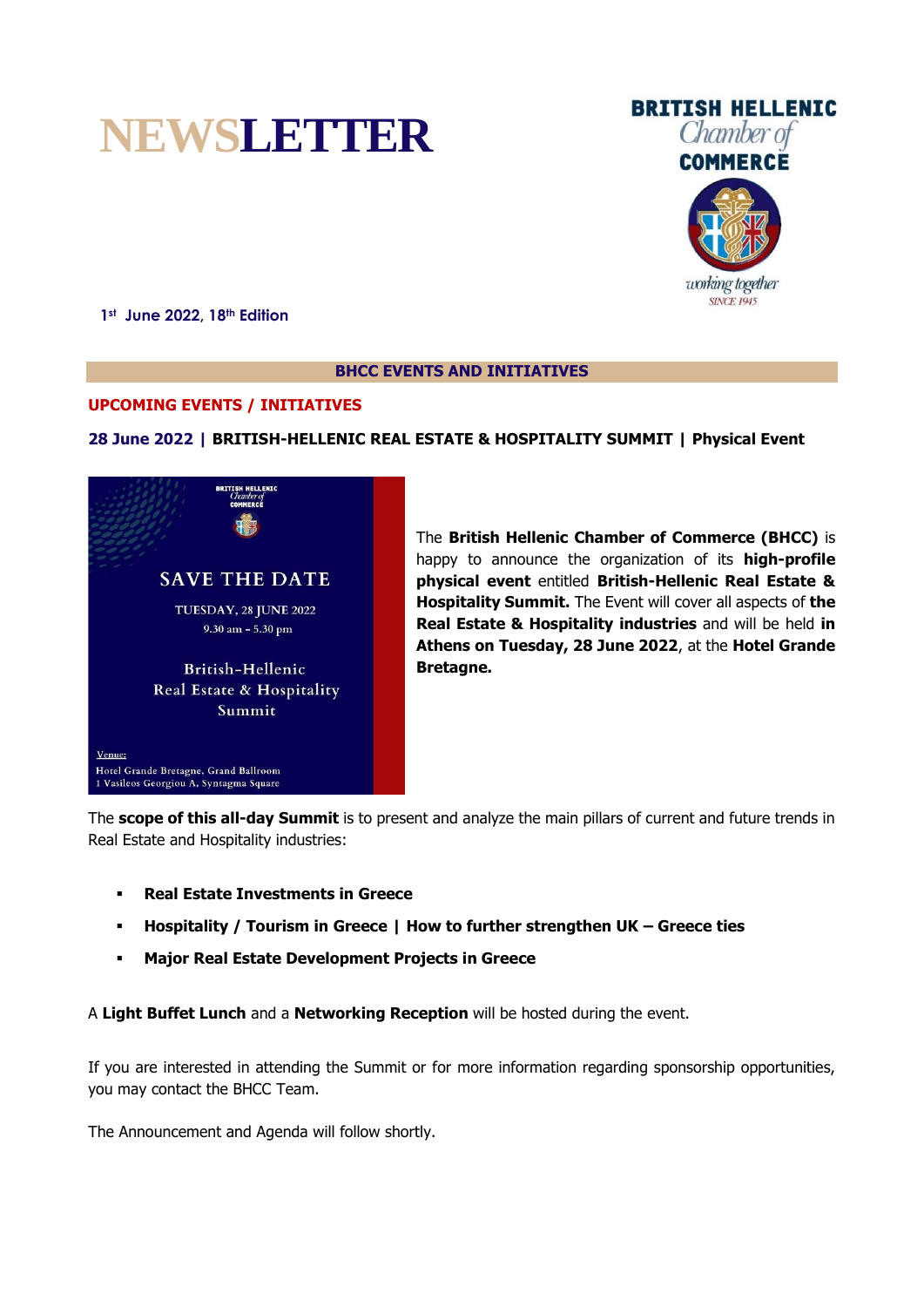#### **PAST EVENTS / INITIATIVES**

### **09 May 2022 | "RE-IMAGINE INSURANCE: How Innovation Changes the Insurance Industry"**



The **British Hellenic Chamber of Commerce** organised a specialised, high-profile event on the Insurance Industry with the title: **"RE-IMAGINE INSURANCE: How Innovation changes the Insurance Industry"**. The Conference was held physically on **May 9, 2022** at the **British Residence in Athens**, with the presence of the **British Ambassador to Greece, Matthew Lodge** and the participation of distinguished speakers from the Insurance Industry in Greece and abroad, BHCC Members and Senior Executives of leading businesses in Greece and abroad.

**[Press Release](http://www.bhcc.gr/news/chamber-news/389-announcement-re-imagine-insurance-how-innovation-changes-the-insurance-industry-09-may-2022)**

### **SUPPORTING EVENTS / INITIATIVES**

### **TRADE FAIRS**

**The British Hellenic Chamber of Commerce, in cooperation with Reco Exports, will participate in the 40th London Wine Fair.**

## **07-09 June (Live) and 20-21 June (Digital) 2022 | The 40th London Wine Fair**

Following the success of the Fair's digital edition in 2021, this year's event will provide exhibitors and visitors with a unique all-encompassing London Wine Fair experience.

We are giving you the best opportunity to join over 14,500 drinks industry professionals at the UK's biggest digital and live wine trade reunion.

Visitors can either purchase an entirely digital ticket or a ticket that provides both digital and live event access to the London Wine Fair.

Find [here](https://www.londonwinefair.com/) more details on this year's London Wine Fair.

## **BHCC MEMBERS' SECTION**

#### **ENERGEAN |** PRESS RELEASE



#### **Athena Gas Discovery**

Energean plc is pleased to announce that a commercial gas discovery has been made by the Athena exploration well, offshore Israel.

**[Read more](https://www.energean.com/media/5192/athena-gas-discovery.pdf)**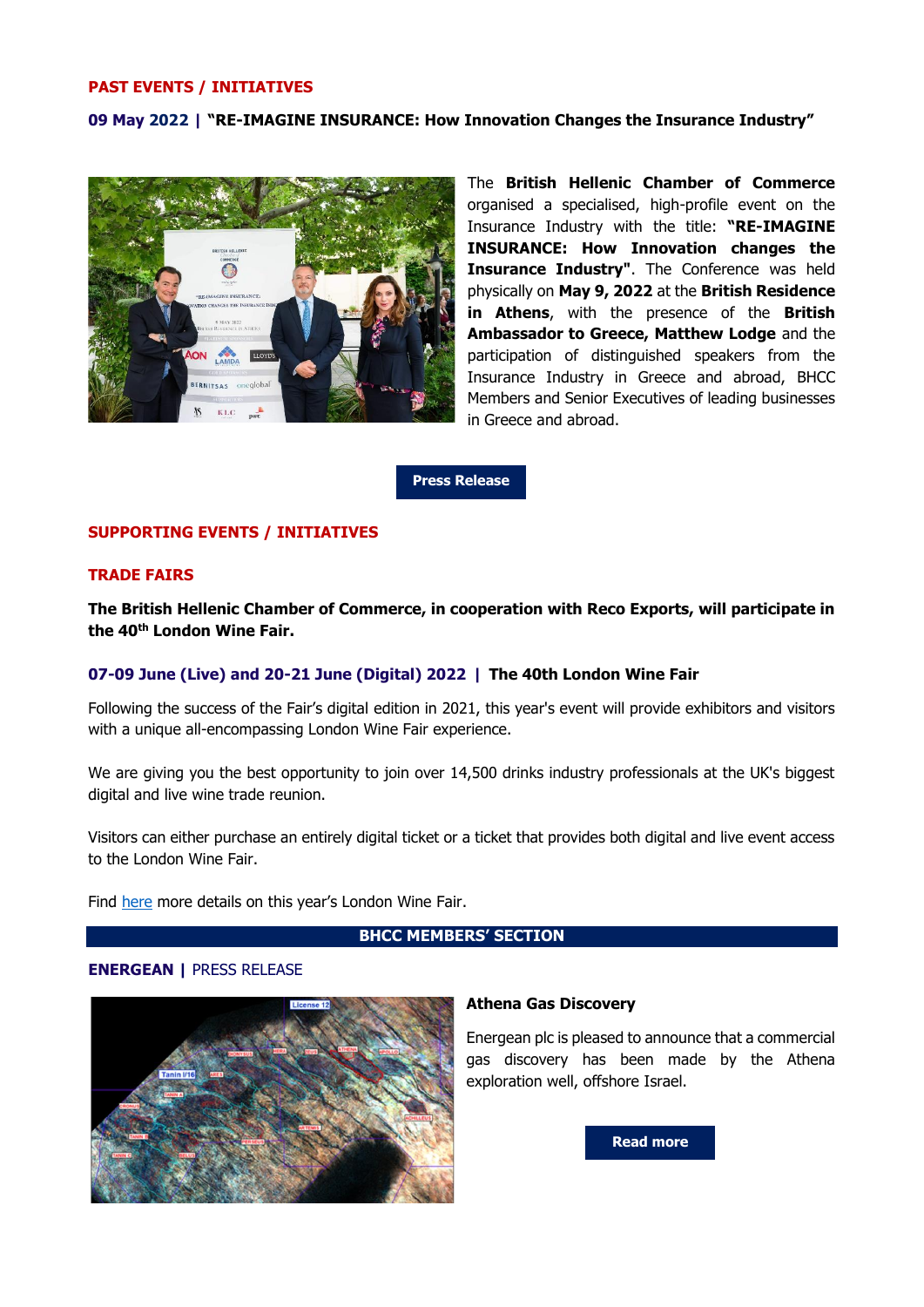## **MYTILINEOS |** PRESS RELEASE



# **MYTILINEOS, Vodafone and Centrica sign a 10-year Corporate Renewable Energy PPA in the United Kingdom**

MYTILINEOS S.A. (RIC: MYTr.AT, Bloomberg: MYTIL.GA, ADR: MYTHY US) through its Renewables & Storage Development (RSD) Business Unit and Centrica have signed a power purchase agreement (PPA) with Vodafone UK relating to the energy generated from three solar farms in the United Kingdom.

**[Read more](https://www.mytilineos.gr/news/press-releases/mytilineos-vodafone-and-centrica-sign-a-10-year-corporate-renewable-energy-ppa-in-the-united-kingdom-11-05-22/)**

# **VODAFONE GREECE |** PRESS RELEASE



# **Vodafone and Greek Government sign a memorandum of cooperation to address gender based violence**

Vodafone and the Greek government have signed a Memorandum of Understanding aimed at developing digital applications to address the issue of gender -based and domestic violence, as announced during an event held in the framework of the 7th Delphi Economic Forum.

**[Read more](https://mcusercontent.com/98e56585fe03b26122e60752c/files/490c2c0d-b9f6-5d72-076a-41aade21aaad/Vodafone_MoU_en.pdf)**

# **INTRODUCING OUR NEW MEMBERS**

Welcoming our new Members, who have joined the Chamber within May 2022:

- **SUPPLY UNIQUE SA (COFFEE ISLAND) [https://www.coffeeisland.gr](https://www.coffeeisland.gr/)**
- **TFI MARKETS LTD <https://tfimarkets.com/>**
- **(TPS) GREECE M.IKE [https://international-tps.com](https://international-tps.com/)**

#### **EUROPEAN COMMISSION**

#### **23 May 2022**

# **Commission (Eurostat) publishes 2022 report on Sustainable Development Goals in the European Union**

Eurostat, the statistical office of the European Union, published today the '[Sustainable development in the](https://ec.europa.eu/eurostat/product?code=KS-09-22-019)  European Union — [2022 monitoring report on progress towards the SDGs in an EU context](https://ec.europa.eu/eurostat/product?code=KS-09-22-019)', which provides a statistical overview of progress towards the Sustainable Development Goals (SDGs) in the EU.

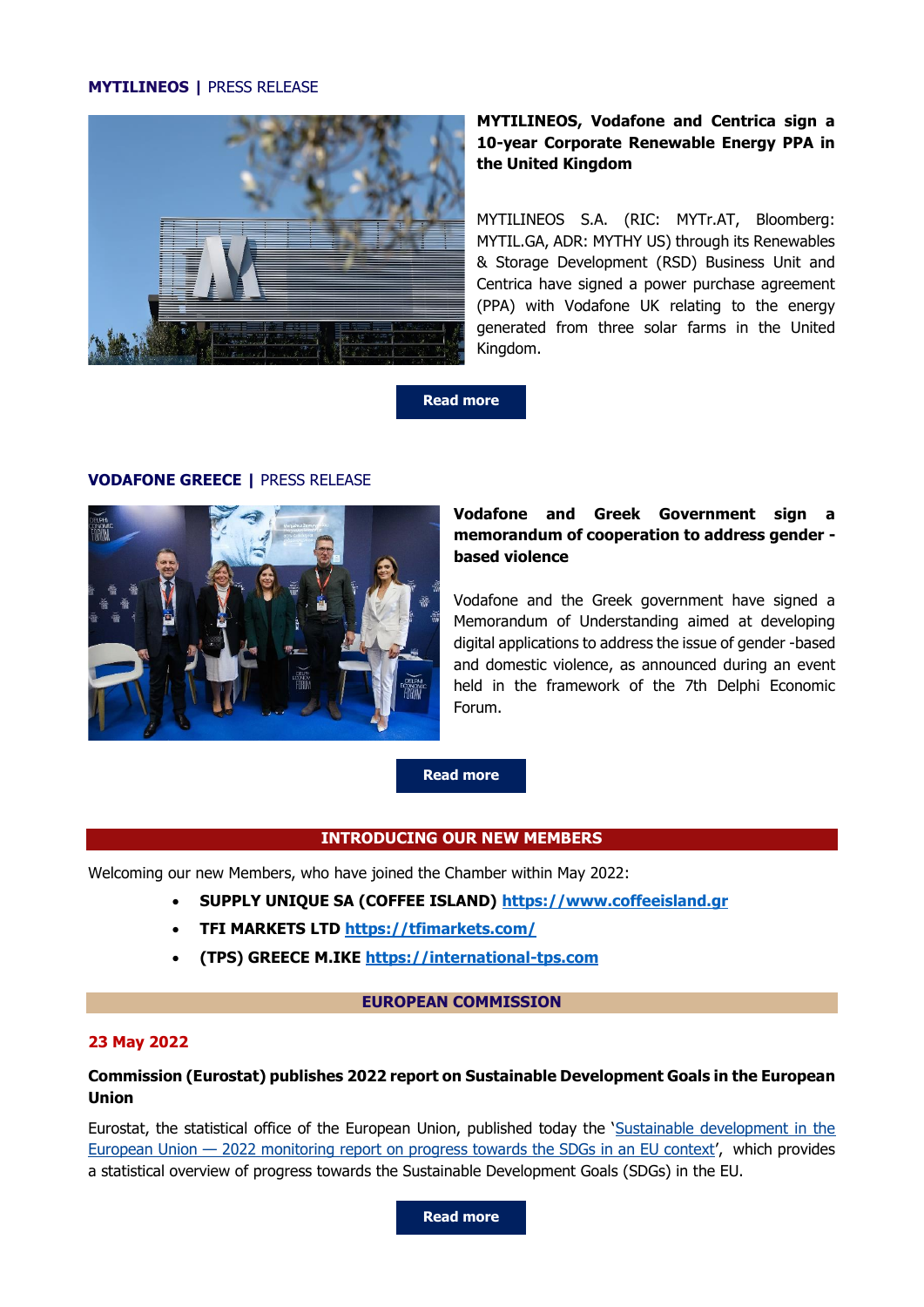### **19 May 2022**

# **Customs Union: Commission welcomes political agreement on the new "EU Single Window Environment for Customs" – a tool to streamline digital customs cooperation and facilitate trade**

The European Commission welcomes the provisional political agreement reached between the co-legislators on the new EU Single Window for Customs initiative, making it easier for different authorities involved in goods clearance to exchange electronic information submitted by traders.

**[Read more](https://ec.europa.eu/commission/presscorner/detail/en/ip_22_3210)**

### **16 May 2022**

# **State aid: Commission approves €2 billion Greek scheme to support investment towards a sustainable recovery**

The European Commission has approved a €2 billion Greek scheme aimed at providing investment support towards a sustainable recovery. The scheme was approved under the State aid [Temporary Framework.](https://eur-lex.europa.eu/legal-content/EN/TXT/?uri=OJ%3AJOC_2020_091_I_0001)

**[Read more](https://ec.europa.eu/commission/presscorner/detail/en/ip_22_2703)**

### **12 May 2022**

### **Statement by Vice President Šefčovič on the Protocol on Ireland / Northern Ireland**

**[Read more](https://ec.europa.eu/commission/presscorner/detail/en/STATEMENT_22_3033)**

#### **10 May 2022**

#### **European Commission and EIB sign an Agreement to enable further investments worldwide**

The European Commission and the European Investment Bank (EIB) signed an **ambitious Guarantee Agreement through which the European Commission will support up to €26.7 billion** of EIB financial operations to enable crucial public investments in sectors like clean energy, digital and transport infrastructure, health and education over the next seven years, rolling out Global Gateway worldwide.

**[Read more](https://ec.europa.eu/commission/presscorner/detail/en/ip_22_2870)**

### **08 April 2022**

# **Energy Security: Commission hosts first meeting of EU Energy Purchase Platform to secure supply of gas, LNG and hydrogen**

In order to secure the EU's energy supply at affordable prices in the current geopolitical context and to phase out dependency on Russian gas, the European Commission has established with the Member States an EU Platform for the common purchase of gas, LNG and hydrogen.

**[Read more](https://ec.europa.eu/commission/presscorner/detail/en/ip_22_2387)**

### **24 March 2022**

**Annual report on the implementation and application of the Trade and Cooperation Agreement between the European Union and the United Kingdom of Great Britain and Northern Ireland**

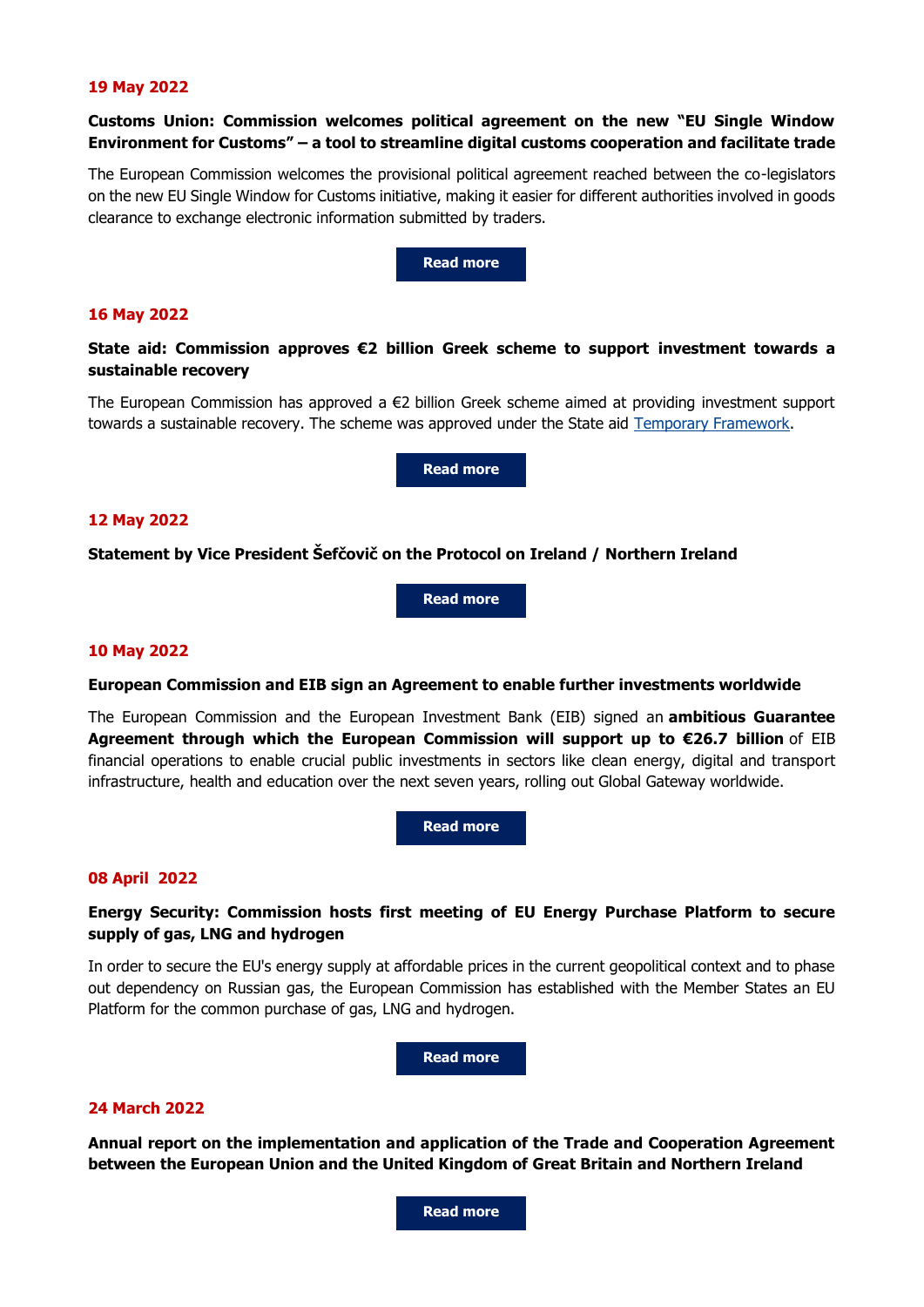## **BREXIT NEWS & UPDATES**

### **UK GOVERNMENT - BREXIT UPDATES**

### **17 May 2022**

### **Northern Ireland Protocol: Foreign Secretary's statement, 17 May 2022**

Foreign Secretary Liz Truss updated the House of Commons on the government's intention to introduce legislation to make changes to the Northern Ireland Protocol.

## **Events you might like by the Department for Business, Energy and Industrial Strategy**

Join BEIS for webinars covering questions on the New UK Regime for Goods: UKCA marking, on the process and requirements for placing goods on the market in Great Britain, the labelling requirements for the UKCA marking and the process and requirements for placing goods on the market in Northern Ireland.

Please visit [Department for Business, Energy and Industrial Strategy Events | Eventbrite](https://www.eventbrite.co.uk/o/department-for-business-energy-and-industrial-strategy-36088170163) for more information.

**For more information on Brexit developments you may visit** [https://www.gov.uk/transition,](https://www.gov.uk/transition) [https://ec.europa.eu/info/relations-united-kingdom\\_en](https://ec.europa.eu/info/relations-united-kingdom_en) and <https://brexit.gov.gr/>

# **UK GOVERNMENT AND BRITISH CHAMBERS OF COMMERCE (BCC) NEWS & UPDATES**

### **UK GOVERNMENT NEWS & UPDATES**

### **25 May 2022**

### **Oil and gas: OPRED communications**

Published communications issued to stakeholders relating to regulation of environmental and decommissioning activity for UK offshore oil and gas operations.

**[Read more](https://www.gov.uk/government/publications/oil-and-gas-opred-communications)**

### **06 May 2022**

### **Government sets out plans for how tech regulator will tackle dominance of major firms**

Small businesses will be protected from predatory practices and consumers will get more choice and control over their online experiences.

**[Read more](https://www.gov.uk/government/news/government-sets-out-plans-for-how-tech-regulator-will-tackle-dominance-of-major-firms)**

### **01 May 2022**

#### **Accelerating investment to protect Britain's energy security**

Letter from Business and Energy Secretary Kwasi Kwarteng to the oil and gas industry.

**[Read more](https://www.gov.uk/government/publications/accelerating-investment-to-protect-britains-energy-security)**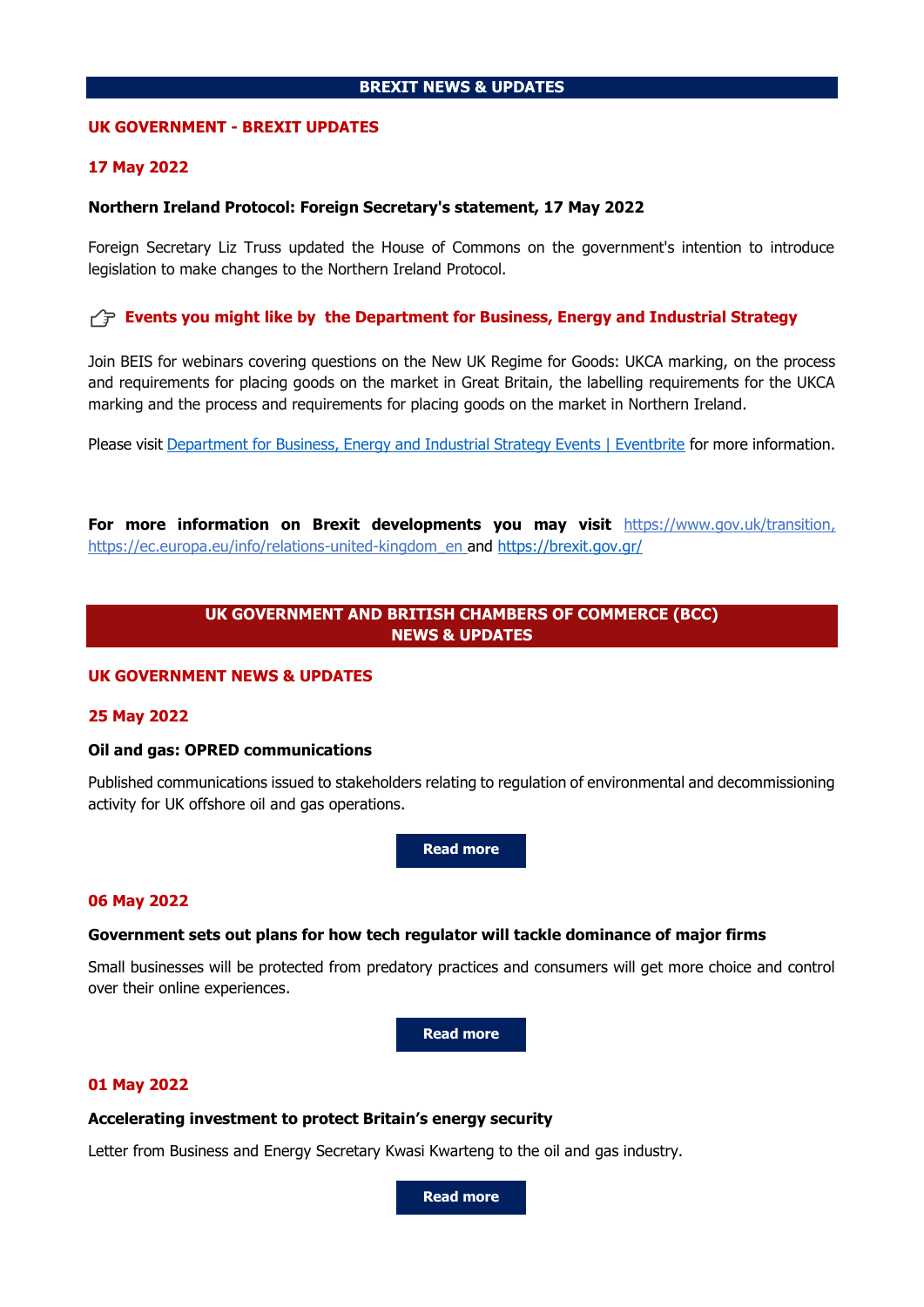# **27 April 2022**

#### **Regulators promote competition across sectors in 2021 to 2022**

The CMA's Annual Concurrency Report shows how competition authorities have helped deliver benefits to households in 2021 to 2022 in the regulated sectors.

**[Read more](https://www.gov.uk/government/news/regulators-promote-competition-across-sectors-in-2021-to-2022)**

### **18 April 2022**

**[February's UK trade data](https://response.gv-c.com/Mail/Click/224?a=93F59CF1CC62425910AA631307F21776&r=3DC8A0987A997F2D85D4EF1316B171C9&v=)** was released by the Office for National Statistics. In terms of exports to the EU, a fall of 0.3% occurred between November 2021 and February 2022. Overall export performance remained broadly flat.

**[Read more](https://www.ons.gov.uk/economy/nationalaccounts/balanceofpayments/bulletins/uktrade/february2022)**

### **08 April 2022**

### **Government unveils investment for energy technologies of the future**

£375 million package of support for innovative energy technologies that will power British homes and businesses for decades to come.

**[Read more](https://www.gov.uk/government/news/government-unveils-investment-for-energy-technologies-of-the-future)**

#### **06 April 2022**

#### **Tax cut worth up to £1,000 for half a million small businesses**

Nearly half a million UK businesses will benefit from a tax cut worth up to £1,000 from 6 April 2022.

**[Read more](https://www.gov.uk/government/news/tax-cut-worth-up-to-1000-for-half-a-million-small-businesses-starts-today)**

### **Analysis Function Diversity and Inclusion Survey results**

Key findings from the Analysis Function Diversity and Inclusion Survey.

**[Read more](https://www.gov.uk/government/news/analysis-function-diversity-and-inclusion-survey-results)**

#### **04 April 2022**

# **Government sets out plan to make UK a global cryptoasset technology hub**

The government has today announced moves that will see stablecoins recognised as a valid form of payment as part of wider plans to make Britain a global hub for cryptoasset technology and investment.

**[Read more](https://www.gov.uk/government/news/government-sets-out-plan-to-make-uk-a-global-cryptoasset-technology-hub)**

## **BRITISH CHAMBERS OF COMMERCE (BCC) NEWS & UPDATES**

### **BCC Monthly Economic Review - May 2022**

BCC's **[Monthly Economic Review](https://www.britishchambers.org.uk/page/policy-and-media-centre/policy-reports-publications/monthly-economic-review) for May**. This briefing is an analysis of the key domestic and international economic indicators for business and is available as a **[PDF](https://images.gv-c.com/216/Documents/5532/BCC_Monthly_Economic_Review_May_2022.pdf)** or **[Word document](https://view.officeapps.live.com/op/view.aspx?src=https%3A%2F%2Fimages.gv-c.com%2F216%2FDocuments%2F5533%2FBCC_Monthly_Economic_Review_May_2022.docx&wdOrigin=BROWSELINK)**.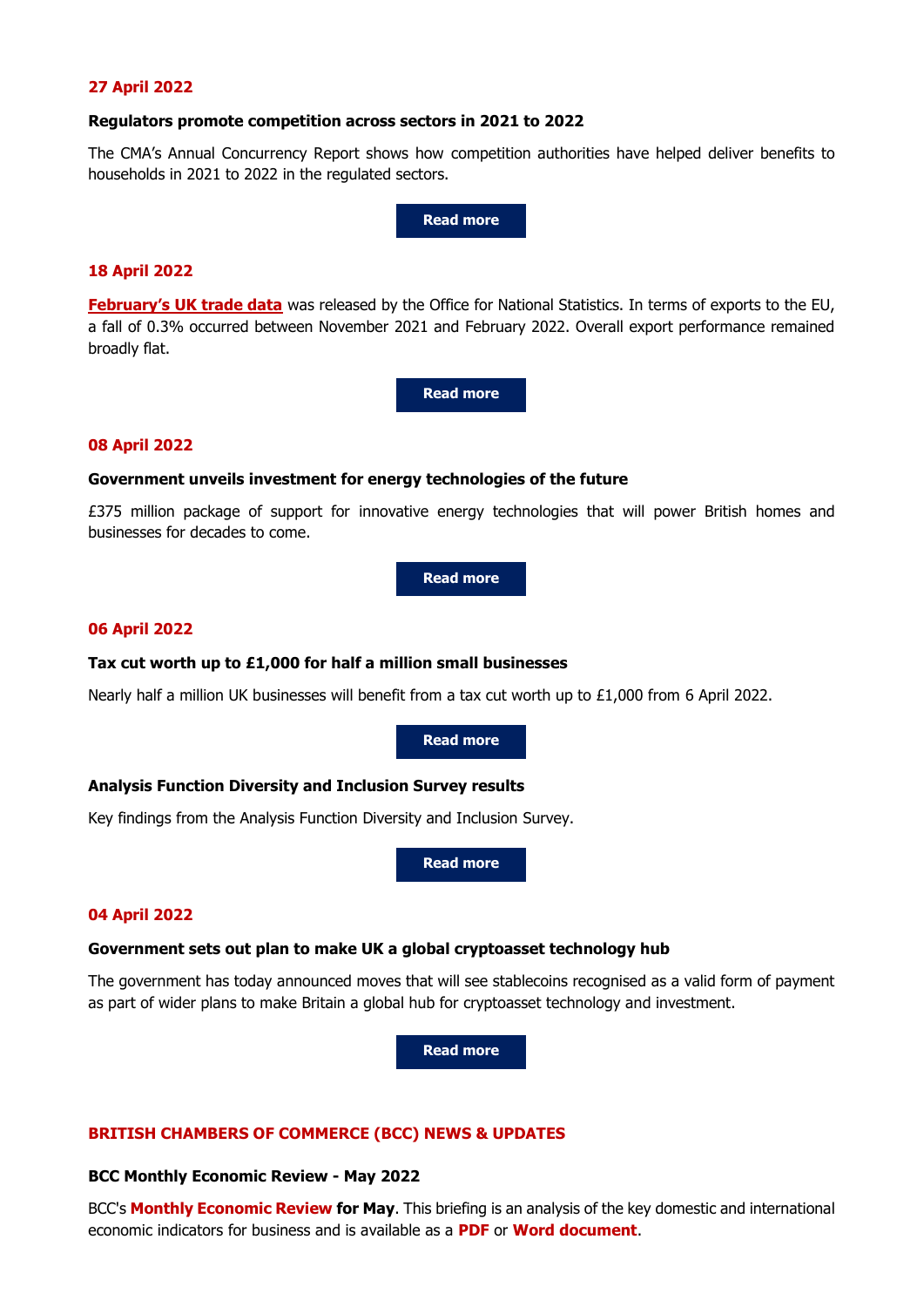# **12 May 2022**

BCC published its [Office for National Statistics trade data for March 2022.](https://response.gv-c.com/Mail/Click/224?a=A54993A3A49FE7E5F4125ED38BA69958&r=AC7C62C1E14A5A7A695B46D5A280995C&v=) March saw a modest increase in exports to both the EU and the rest of the world, but the trade deficit is rising to its highest levels in 25 years. Here is BCC's [press release](https://response.gv-c.com/Mail/Click/224?a=F1BF33F19A6C2A59D61BCA057597EABF&r=AC7C62C1E14A5A7A695B46D5A280995C&v=) on these trade figures.

# **End of Staged Customs Controls**

UK trading businesses have faced many challenges over the past two years. Now that Staged Customs Controls have come to an end, ChamberCustoms can guide businesses through these new customs procedures. **[Click](https://www.youtube.com/watch?v=B71AZn9EB6I)  [here to watch.](https://www.youtube.com/watch?v=B71AZn9EB6I)**

# **Border Control UK and Import Declarations 2022**

It's never been more crucial to have a trusted, efficient, and compliant Customs Clearance Agent with experience and expertise to guide you through the new challenges of importing and exporting. ChamberCustoms can be the navigator on your boat, steering you to success. **[Click here to watch.](https://response.gv-c.com/Mail/Click/224?a=C1406B36C829F7AA296F4446CBA3DEB8&r=AC7C62C1E14A5A7A695B46D5A280995C&v=)**

# **28 April 2022**

# **Delay of July's introduction of the requirements for inbound GB border controls**

The UK government has announced the delay of July's introduction of the requirements for inbound GB border [controls,](https://response.gv-c.com/Mail/Click/224?a=30F5566EAC2BD010EF31826667453DC1&r=AC7C62C1E14A5A7A695B46D5A280995C&v=) including requirements for export health certificates (EHCs) on food imports, safety and security declarations, and border checks on food animal origin products. These are now delayed until the end of 2023.

# **A consultation with business and industry**

A consultation with business and industry will be launched on a Target Operating Model to be published in the autumn. This aims to activate these border processes alongside the introduction of the Single Trade Window intended from the end of 2023. The new Model is expected to apply to all imports from across the globe.

# **SAVE THE DATE FOR BCC's EVENTS**

# **Global Annual Conference 2022**



This year, on **Thursday 30 June**, BCC is back at the QEII Centre in London bringing an in-person event with a prestigious global line up of political and business leaders, including a senior cabinet minister.

Through thought-provoking discussions, talks and peer-to-peer sessions, delegates will be able to explore and debate how we can individually and collectively rise to the challenges ahead.

# **Find out more [here](https://www.britishchambers.org.uk/events/annual-conference)**

- **06 June** [From CHIEF to CDS: Prepare to move to the new Customs Declaration Service](https://response.gv-c.com/Mail/Click/224?a=C65B7F95D0CC6D7E3546C6DD4922829A&r=AC7C62C1E14A5A7A695B46D5A280995C&v=)
- **30 June** [Global Annual Conference 2022](https://response.gv-c.com/Mail/Click/224?a=DFAAD95139FD2D0C3089E7D3471CD5A3&r=AC7C62C1E14A5A7A695B46D5A280995C&v=)